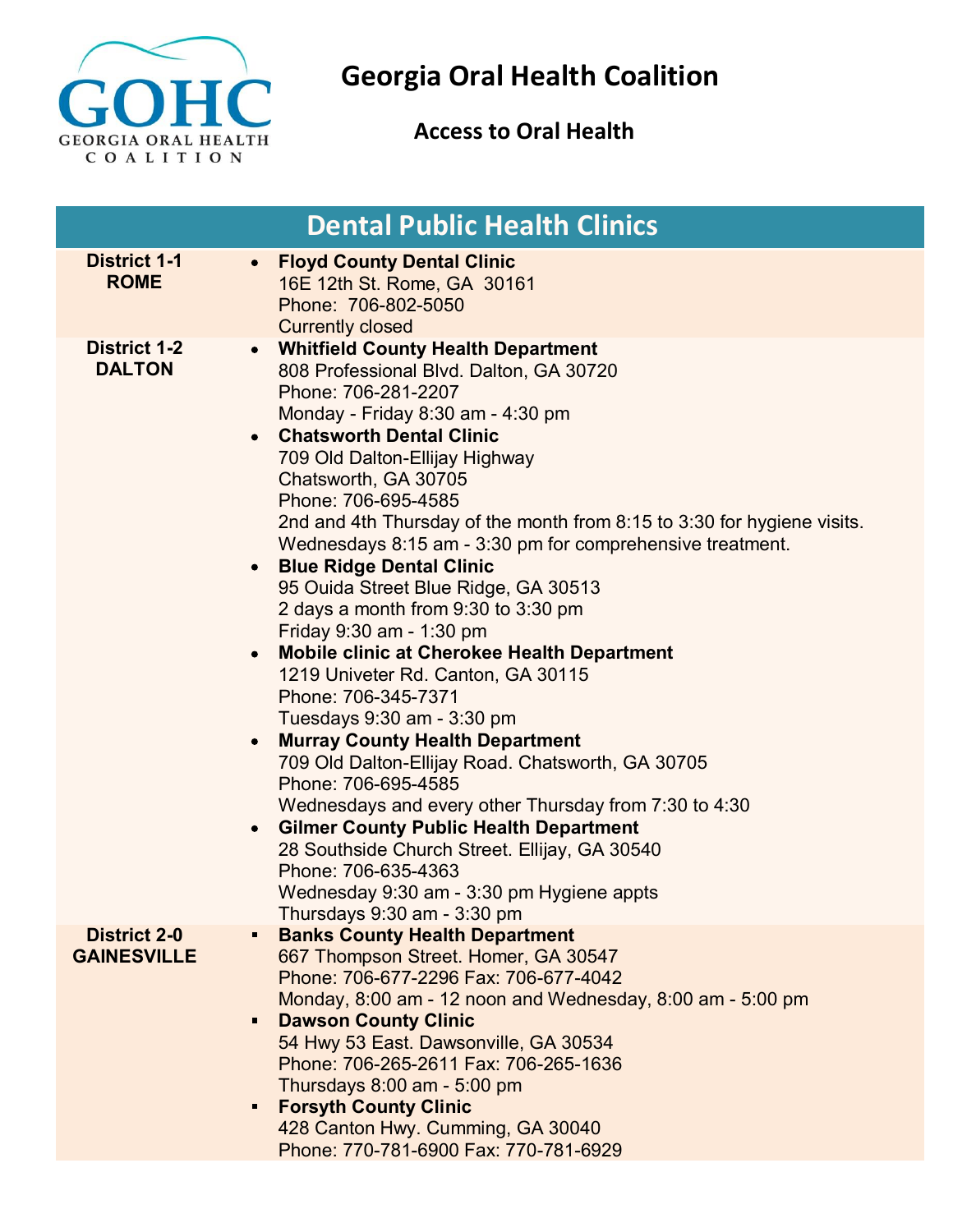| $\blacksquare$<br>Ξ<br>п<br>$\blacksquare$<br>$\blacksquare$<br>$\blacksquare$<br>$\blacksquare$<br>п<br>$\blacksquare$<br>$\blacksquare$ | Tuesday, Thursday 8:00 am - 5:00 pm<br><b>Franklin County Health</b><br>6955 GA Hwy. 145 South Carnesville, GA 30521<br>Phone: 706-384-5575 Fax: 706-387-4217<br>Tuesday, Thursday 8:00 am - 5:00 pm<br><b>Habersham County Health</b><br>185 Scoggins Drive. Demorest, GA 30535<br>Phone: 706-778-7156 Fax: 706-776-7694<br>Monday, Tuesday, and Thursday 8:00 am - 5:00 pm<br><b>Hall County Health Department</b><br>1290 Athens Street Gainesville, GA 30507<br>Phone: 770-531-5650 Fax: 770-535-5989<br>Monday - Friday 8:00 am - 5:00 pm<br><b>Hart County Health</b><br>64 Reynolds Street. Hartwell, GA 30643<br>Phone: 706-376-5117 Fax: 706-376-5011<br>Tuesday, Thursday 8:00 am - 5:00 pm<br><b>Lumpkin County Health Department</b><br>60 Mechanicsville Rd. Dahlonega, GA 30533<br>Phone: 706-867-2727 Fax: 706-867-2739<br>Monday and Wednesday 8:00 am - 5:00 pm<br><b>Rabun County Health Department</b><br>184 South Main St. Clayton, GA 30525<br>Phone: 706-212-0291 Fax: 706-212-0295<br>Tuesday 8 to 11:30 Doctor and Thursday and Fridays 8:30 to 3:30 Hygienist<br><b>Stephens County Health</b><br>64 Boulevard Suite 102. Toccoa, GA 30577<br>Phone: 706-282-4507 Fax: 706-282-4511<br>Tuesday, Wednesday and Friday 8:00 am - 5:00 pm<br><b>Towns County Health</b><br>1104 Jack Dayton Circle. Young Harris, GA 30582<br>Phone: 706-896-2265 Fax: 706-896-1816<br>No Dental Clinic (Refer to Union County Children with Medicaid)<br><b>Union County Health Department</b><br>67 Chase Dr. Blairsville, GA 30512<br>Phone: 706-745-6292 Fax: 706-745-6803<br>Tuesday and Thursday 8:00 am - 5:00 pm<br><b>White County Health Department</b> |
|-------------------------------------------------------------------------------------------------------------------------------------------|--------------------------------------------------------------------------------------------------------------------------------------------------------------------------------------------------------------------------------------------------------------------------------------------------------------------------------------------------------------------------------------------------------------------------------------------------------------------------------------------------------------------------------------------------------------------------------------------------------------------------------------------------------------------------------------------------------------------------------------------------------------------------------------------------------------------------------------------------------------------------------------------------------------------------------------------------------------------------------------------------------------------------------------------------------------------------------------------------------------------------------------------------------------------------------------------------------------------------------------------------------------------------------------------------------------------------------------------------------------------------------------------------------------------------------------------------------------------------------------------------------------------------------------------------------------------------------------------------------------------------------------------------------------------------|
|                                                                                                                                           | 1241 Helen Hwy. Unit 210. Cleveland, GA 30528<br>Phone: 706-865-2191 Fax: 706-865-7745<br><b>No Dental Clinic</b>                                                                                                                                                                                                                                                                                                                                                                                                                                                                                                                                                                                                                                                                                                                                                                                                                                                                                                                                                                                                                                                                                                                                                                                                                                                                                                                                                                                                                                                                                                                                                        |
| <b>District 3-1</b><br>п<br>COBB-<br><b>DOUGLAS</b>                                                                                       | <b>Marietta Health Center</b><br>1650 County services pkwy. Marietta, GA 30008<br>Phone: 770-514-2300<br>Monday - Friday 9:00 am - 4:00 pm                                                                                                                                                                                                                                                                                                                                                                                                                                                                                                                                                                                                                                                                                                                                                                                                                                                                                                                                                                                                                                                                                                                                                                                                                                                                                                                                                                                                                                                                                                                               |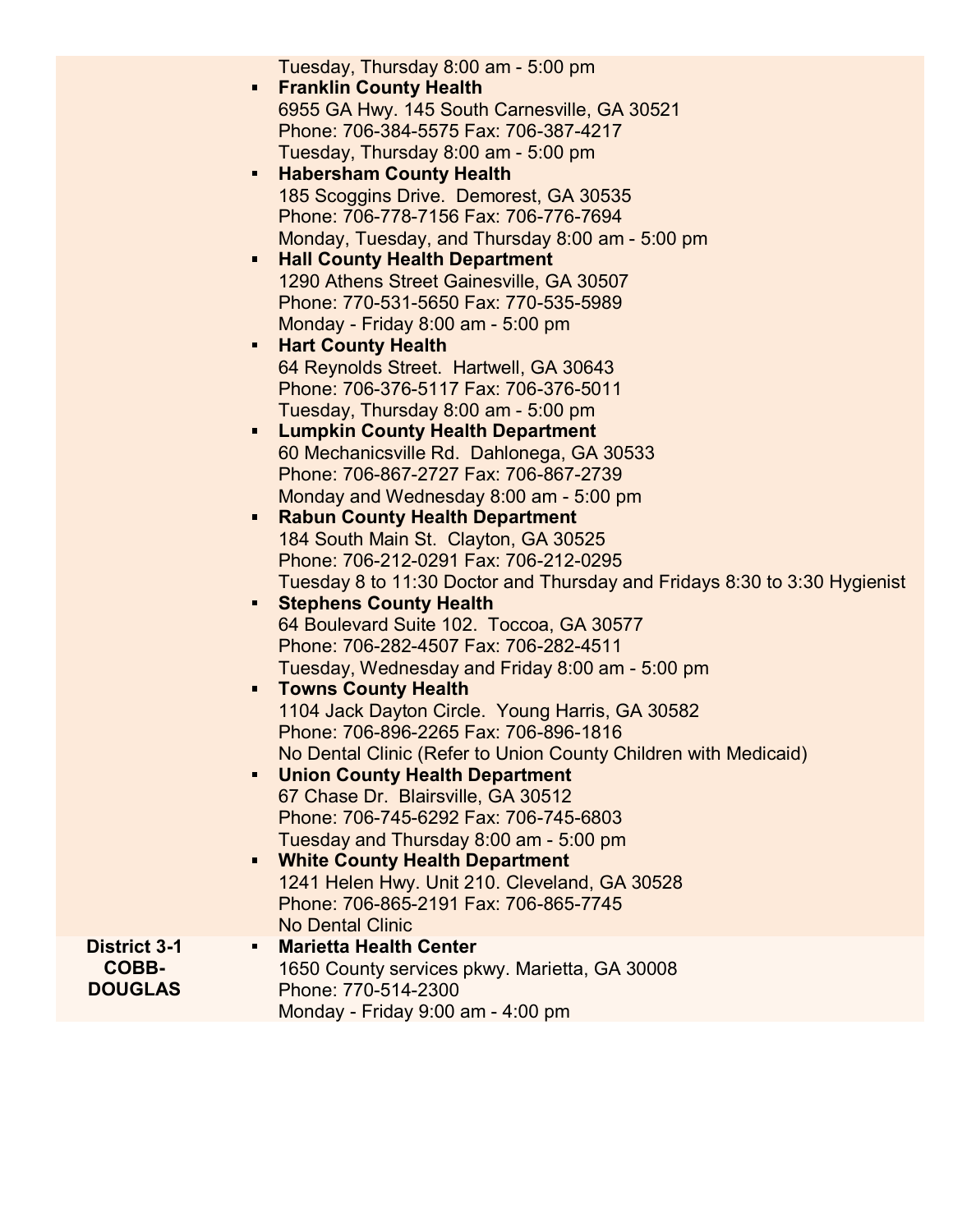| <b>District 3-2</b><br><b>FULTON</b>     | <b>Aldredge Health Center</b><br>99 Jesse Hill, Jr. Drive, SE Atlanta, GA 30303<br>Phone: (404) 613-1471<br>Monday - Friday 8:30 am - 4:00 pm By Appointment<br>Adamsville Health Center (dental services are provided by the West<br>$\blacksquare$<br><b>End Center staff)</b><br>3700 Martin Luther King Jr. NW Atlanta, Georgia 30331<br>Phone: (404) 612-9339<br>Refer to clinic for hours<br><b>North Fulton Health Center</b><br>$\blacksquare$<br>3155 Royal Drive, Alpharetta, Georgia 30022<br>Phone: (404) 332-1876<br>Tuesday, Wednesday and Thursday 8:30 am - 4:00 pm |
|------------------------------------------|-------------------------------------------------------------------------------------------------------------------------------------------------------------------------------------------------------------------------------------------------------------------------------------------------------------------------------------------------------------------------------------------------------------------------------------------------------------------------------------------------------------------------------------------------------------------------------------|
|                                          | <b>By Appointment</b><br><b>E</b> College Park Health Center<br>1920 John E. Wesley Ave. Atlanta, GA 30337<br>Phone: (404) 765-4201<br>Monday - Friday 8:30 am - 4:00 pm By Appointment                                                                                                                                                                                                                                                                                                                                                                                             |
|                                          | <b>Neighborhood Union Health Center</b><br>п<br>186 Sunset Avenue, NW Atlanta, GA 30314<br>Phone: (404) 612-9344<br>Monday - Friday 8:30 am - 4:00 pm By Appointment<br><b>North Fulton Government Service Center</b>                                                                                                                                                                                                                                                                                                                                                               |
|                                          | 7741 Roswell Road, Sandy Springs, Georgia 30350<br>Phone: (404) 612-0319<br>Mondays 8:45 am - 4:30 pm<br><b>By Appointment</b>                                                                                                                                                                                                                                                                                                                                                                                                                                                      |
|                                          | <b>Fulton Center Hill Dental Clinic</b><br>$\bullet$<br>3201 Atlanta Industrial Parkway, SW<br>Suite 302<br>Atlanta, GA 30318<br>Phone: 404-699-6377<br>Monday - Wednesday 8:30 am - 4:00 pm By Appointment                                                                                                                                                                                                                                                                                                                                                                         |
| <b>District 3-3</b>                      | <b>Clayton County Board of Health</b><br>Π                                                                                                                                                                                                                                                                                                                                                                                                                                                                                                                                          |
| <b>CLAYTON</b>                           | 1117 Battlecreek Road. Jonesboro, Georgia 30236<br>Phone: (678) 610-7421                                                                                                                                                                                                                                                                                                                                                                                                                                                                                                            |
|                                          | Monday - Thursday 8:30 am - 5:00 pm                                                                                                                                                                                                                                                                                                                                                                                                                                                                                                                                                 |
|                                          | Currently closed. They are taking patients at College Park Health Center<br><b>Buford Health Center</b>                                                                                                                                                                                                                                                                                                                                                                                                                                                                             |
| <b>District 3-4</b><br><b>EAST-METRO</b> | 2755 Sawnee Avenue. Buford, GA 30518                                                                                                                                                                                                                                                                                                                                                                                                                                                                                                                                                |
|                                          | Phone: 770-614-2427; 770-614-2401                                                                                                                                                                                                                                                                                                                                                                                                                                                                                                                                                   |
|                                          | Fax: 770-614-2449                                                                                                                                                                                                                                                                                                                                                                                                                                                                                                                                                                   |
|                                          | Monday and Thursday 8:00 am - 4:30 pm and Friday 8:00 am - 3:00 pm<br><b>Lawrenceville Health Center</b><br>$\blacksquare$                                                                                                                                                                                                                                                                                                                                                                                                                                                          |
|                                          | 455 Grayson Highway, Suite 300                                                                                                                                                                                                                                                                                                                                                                                                                                                                                                                                                      |
|                                          | Lawrenceville, Georgia 30045                                                                                                                                                                                                                                                                                                                                                                                                                                                                                                                                                        |
|                                          | Phone: 770-339-4283; 770-339-5642                                                                                                                                                                                                                                                                                                                                                                                                                                                                                                                                                   |
|                                          | Monday - Thursday 8:00 am - 4:30 pm and Friday 8:00 am - 3:00 pm<br><b>Norcross Health Center</b>                                                                                                                                                                                                                                                                                                                                                                                                                                                                                   |
|                                          | 5030 Georgia Belle Court. Norcross, Georgia 30093                                                                                                                                                                                                                                                                                                                                                                                                                                                                                                                                   |
|                                          | Phone: (770) 279-5883                                                                                                                                                                                                                                                                                                                                                                                                                                                                                                                                                               |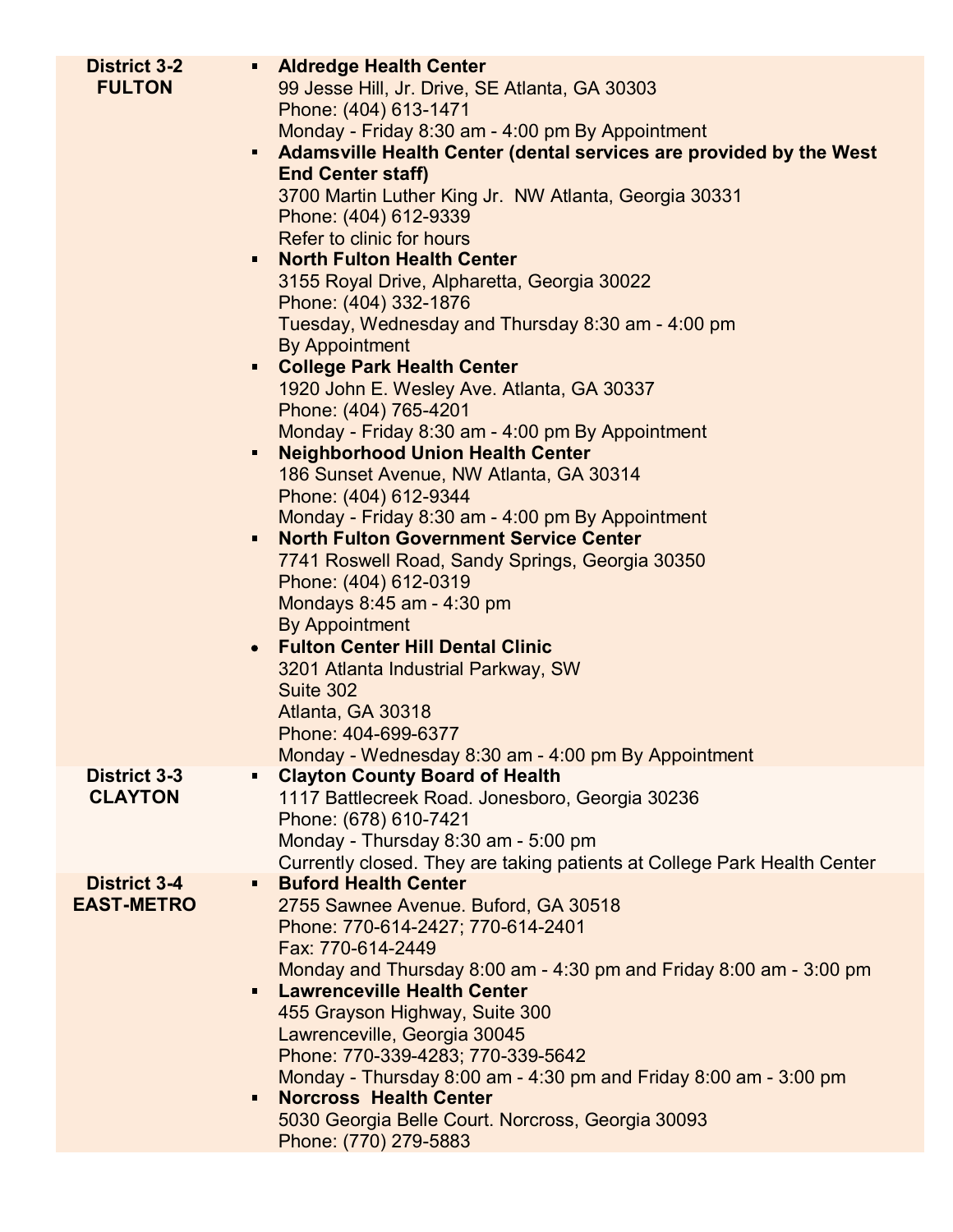|                                        | Phone: 770-638-5758 & 770-638-5708<br>Monday, Tuesday, Wednesday, and Friday 8:00 am - 4:30 pm and Friday<br>$8:00$ am - 3:00 pm                                                                                                                                                                                                                                                                                                                                                                                                                                                                                                                                                                                                                                                                                                                                                                         |
|----------------------------------------|----------------------------------------------------------------------------------------------------------------------------------------------------------------------------------------------------------------------------------------------------------------------------------------------------------------------------------------------------------------------------------------------------------------------------------------------------------------------------------------------------------------------------------------------------------------------------------------------------------------------------------------------------------------------------------------------------------------------------------------------------------------------------------------------------------------------------------------------------------------------------------------------------------|
| <b>District 3-5</b><br><b>DEKALB</b>   | <b>Clifton Springs Health Center</b><br>$\blacksquare$<br>3110 Clifton Springs Road. Decatur, GA 30034<br>Phone: (404) 244-4410<br>Wednesdays 9:00 am - 4:00 pm and<br>Fridays 9:00 am - 12:00 pm<br><b>North DeKalb Health Center</b><br>3807 Clairmont Road NE. Chamblee, Georgia 30341<br>Phone: (770) 454-1144 ext. 4341<br>Monday 1:00 pm - 4:00 pm<br>Tuesday and Wednesday 9:00 am - 4:00 pm<br><b>East DeKalb Health Center</b><br>$\blacksquare$<br>2277 S. Stone Mountain-Lithonia Road. Lithonia, GA 30058<br>Phone: (770) 484-2623<br>Tuesday and Thursday 9:00 am - 4:00 pm<br><b>T.O. Vinson Health Center</b><br>$\blacksquare$<br>440 Winn Way. Decatur, GA 30030<br>Phone: (404) 508-7890<br>Monday - Friday 9:00 am - 4:00 pm<br><b>Kirkwood Health Center</b><br>п<br>30 Warren Street. Atlanta, GA 30034<br>Phone: (404) 370-4640<br>Monday, Tuesday and Thursday 9:00 am - 12:00 pm |
| <b>District 4-0</b><br><b>LAGRANGE</b> | <b>LaGrange Health Department</b><br>$\blacksquare$<br>122 Gordon Commercial Dr. Suite A. LaGrange, GA 30240-5740<br>Phone: 706-298-7739 FAX 706-845-4351<br>Monday - Friday 8:00 am - 5:00 pm<br><b>Administration only</b><br><b>Lamar Dental Clinic</b><br>п<br>Monday - Friday 8:00 am - 5:00 pm<br>100 Academy Drive. Barnesville, GA 30204<br>Appointment scheduling line #706-845-4035<br>Health Dept. #770-358-1483<br>Wednesdays 9:00 am - 4:30 pm<br><b>Heard County Dental Clinic</b><br>$\blacksquare$<br>1191 Franklin Parkway<br>Franklin, GA 30217<br>Appointment scheduling line #706-845-4035<br>Health Dept. #706-675-3456                                                                                                                                                                                                                                                             |
| <b>District 5-1</b><br><b>DUBLIN</b>   | <b>Dublin Dental Clinic</b><br>702 Academy Ave. Suite A. Dublin, GA 31021<br>Phone: 478-296-2040 FAX - 478-296-2050<br>Monday - Friday 7:30 am - 5:30 pm                                                                                                                                                                                                                                                                                                                                                                                                                                                                                                                                                                                                                                                                                                                                                 |
| <b>District 5-2</b><br><b>MACON</b>    | <b>North Central Health District</b><br>$\blacksquare$<br>201 2nd Street, Suite 1100<br><b>Macon, GA 31201</b><br>Phone: 478-751-1747<br>Administration only                                                                                                                                                                                                                                                                                                                                                                                                                                                                                                                                                                                                                                                                                                                                             |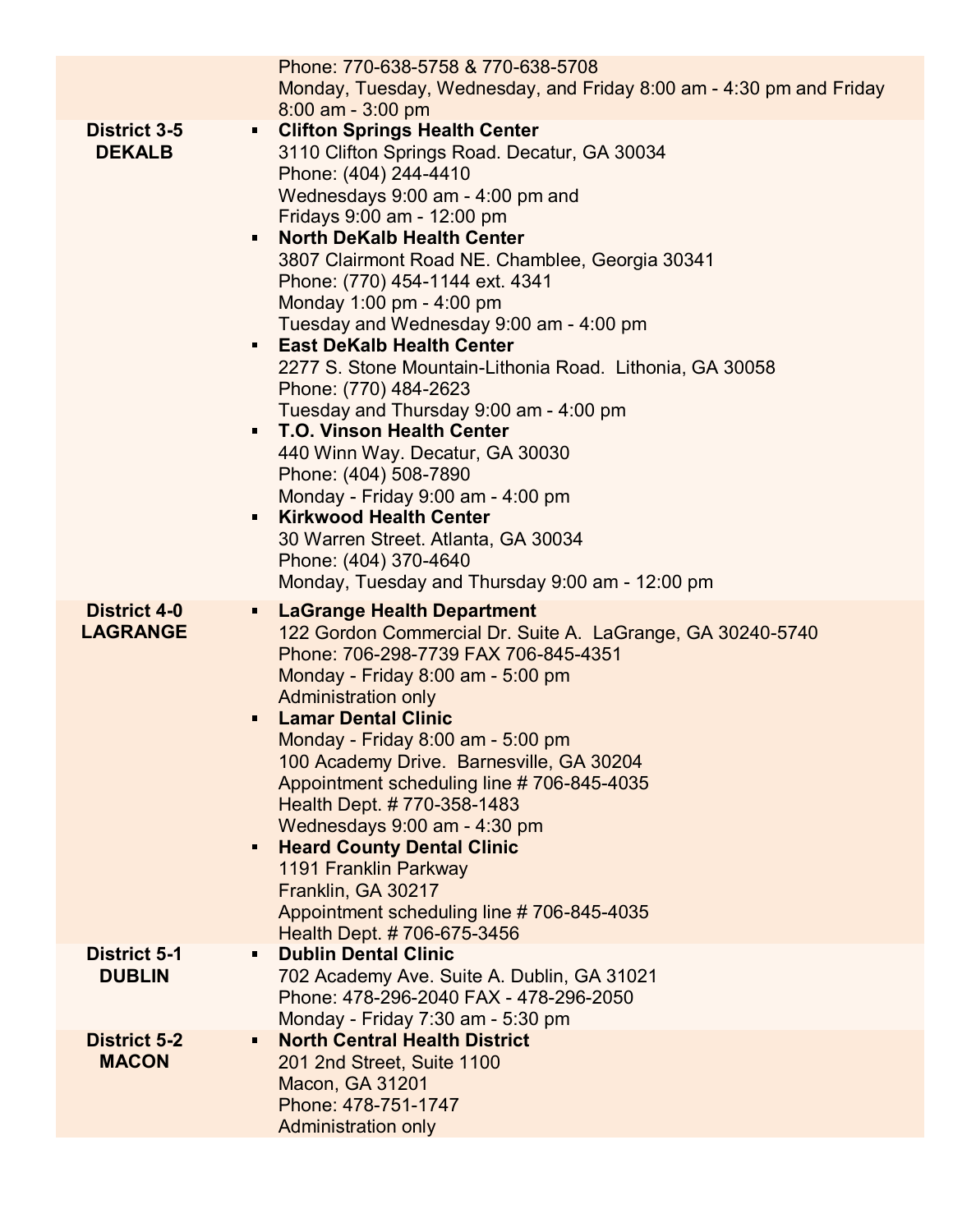|                                        | <b>Bibb County Health Department</b><br>$\blacksquare$<br>171 Emery Hwy. Macon, GA 31201<br>Phone: (478) 745-0411 FAX (478) 749-0120.<br>Monday - Friday 8:00 am - 4:30 pm<br><b>Houston County Health Department</b><br>98 Cohen Walker Drive<br>Warner Robins, GA 31088<br>Phone: 478-218-2000<br>M, W, TH, FR: 8:00am-4:30pm (patient care 9:00am-last appointment 3:00pm)<br>Tu: 10:00am-7:00pm (patient care 11:00am-last appointment 5:00pm |
|----------------------------------------|---------------------------------------------------------------------------------------------------------------------------------------------------------------------------------------------------------------------------------------------------------------------------------------------------------------------------------------------------------------------------------------------------------------------------------------------------|
| <b>District 6-0</b><br><b>AUGUSTA</b>  | <b>Augusta Dental Clinic</b><br>П<br>950 Laney Walker Blvd. Augusta, GA 30901<br>Phone: 706-721-5891<br>Monday - Friday 8:00 am - 5:00 pm<br><b>Wilkes Dental Clinic</b><br>$\blacksquare$<br>204 Gordon St. Washington, GA 30673<br>Phone: 706-678-2622<br>Tuesdays 9:15 am - 4:00 pm<br><b>Mobile clinic at Burke Health Department</b><br>п<br>114 Dogwood Dr. Waynesboro, GA 30830<br>Phone: 706-554-3456<br><b>No Dental Clinic</b>          |
| <b>District 7-0</b><br><b>COLUMBUS</b> | <b>Columbus Dental Clinic</b><br>$\blacksquare$<br>2100 Comer Ave. Columbus, GA 31901<br>Phone: (706) 321-6190<br>Monday - Friday 8:00 am - 5:00 pm                                                                                                                                                                                                                                                                                               |
| <b>District 8-1</b><br><b>VALDOSTA</b> | <b>Valdosta Health Department</b><br>$\blacksquare$<br>901 North Toombs St. Valdosta, GA 31602<br>Phone: 229-333-7589 FAX 229-333-7591<br>Monday - Thursday 7:30 am- 5:00 pm;<br>Fridays 7:30 am - 11:30 am<br>Screenings and oral health education programs.                                                                                                                                                                                     |
| <b>District 8-2</b><br><b>ALBANY</b>   | <b>Albany Dental Clinic (Currently is closed)</b><br>1710 S. Slappey Blvd. Albany, GA 31706<br>Phone: 229-430-6335                                                                                                                                                                                                                                                                                                                                |
| <b>District 9-1</b><br><b>COASTAL</b>  | <b>Savannah Health Department</b><br>П<br>1395 Eisenhower Drive<br>Savannah GA 31406<br>Phone - 912-691-6229<br>Monday, Tuesday, Wednesday - open 8:00 am until 5:00 pm, closed for<br>lunch from 12 - 1 pm, Thursday - open 8:00 am until 7:00 pm, closed for<br>lunch from 12 -1,<br>Friday - open from 8:00 am until 2:00 pm                                                                                                                   |
| <b>District 9-2</b><br><b>WAYCROSS</b> | <b>Waycross Health Department (TELEDENTISTRY INFO)</b><br>$\blacksquare$<br>1101 Church St. Waycross, GA 31501<br>Phone: (912) 287-4960 Fax (912) 287-5875<br><b>Nahunta Elementary School (Teledentistry site.)</b><br>Ξ<br>9110 Main Street South. Nahunta, GA 31553<br>912-462-5166<br>Monday-Wednesday 8:30am-1:00pm.<br>Preventive Dentistry only: Dental screening, prophylaxis, fluoride treatments<br>and referrals                       |